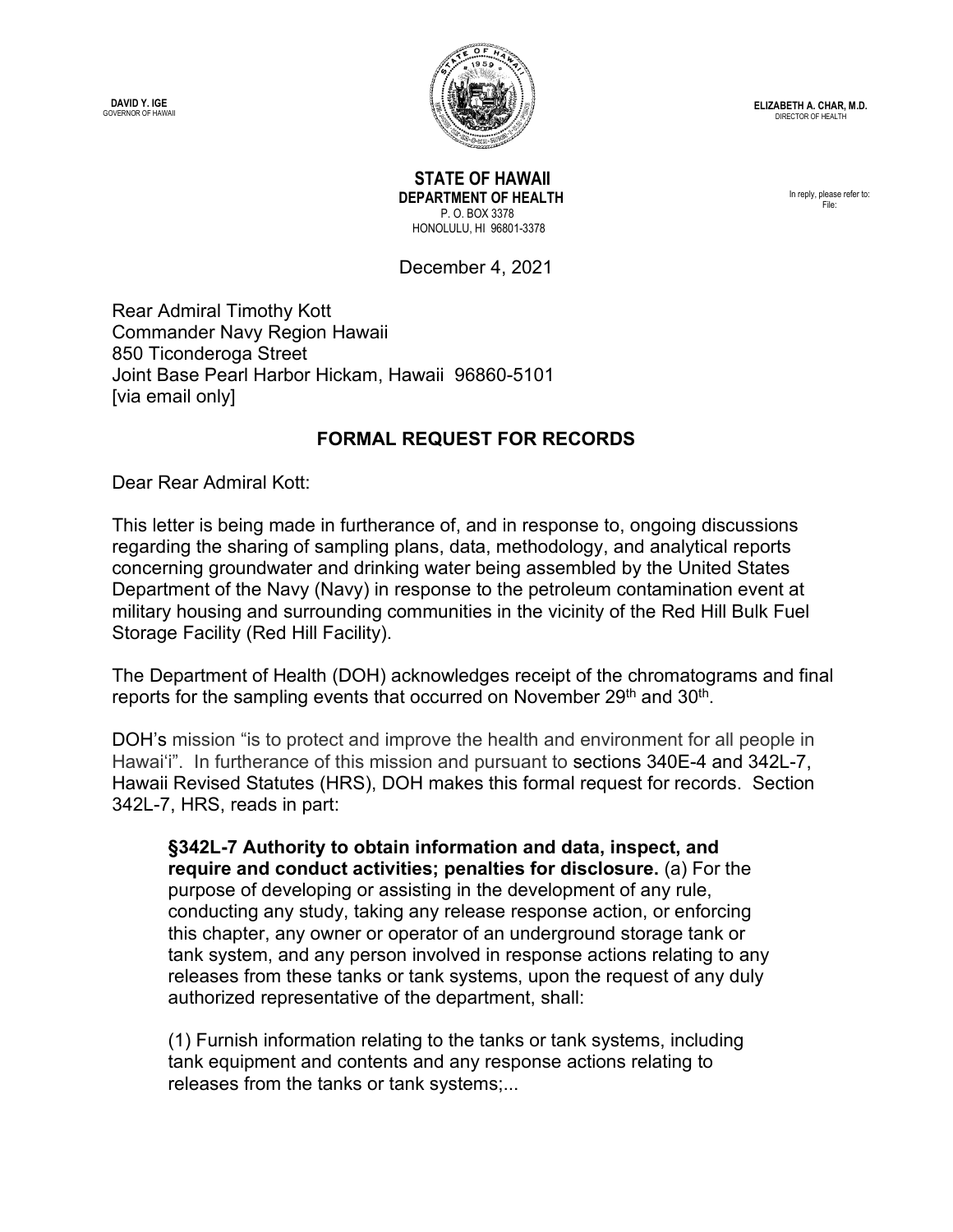Rear Admiral Timothy Kott December 4, 2021 Page 2

The DOH is aware that the Navy is engaged in ongoing sampling, therefore pursuant to this authority, the DOH hereby demands that the Navy immediately and without further delay furnish the identities of the laboratories being used both on and off the island of Oahu and any and all:

- Sampling plans,
- Descriptions of methodology utilized in the collection of samples (including but not limited to collection sites and sampling procedure),
- Data (including but not limited to the "raw" data directly provided by the laboratory and which shall include the chromatograms),
- Compilations and summations of data,
- Analytical results,
- The name and address of each and every laboratory (including those operated by or under the control of the United States government) to which samples have been distributed and
- Any other records, materials or information related to the characterization of the condition and/or quality of the groundwater and drinking water in the vicinity of the Red Hill Facility or from any locations potentially impacted by the Red Hill Facility or within its sphere of influence currently in the Navy's possession or under its control.

## **This request is a continuing one and any additional or future data or analysis shall similarly be immediately and concurrently provided to the DOH as it becomes available to the Navy.**

Provide immediately if not sooner, all information described above for all sample collection events on December 1st through December 4th, by **Tuesday, December 7, 2021, at 4:30 pm (HST)**. Per your Sampling Schedule, for all sample collection events on December 5<sup>th</sup> and moving forward, submit the above information to the DOH within three (3) calendar days of the sample collection event. If the DOH does not receive the requested records, the matter may be referred to the Hawaii State Department of the Attorney General for further action.